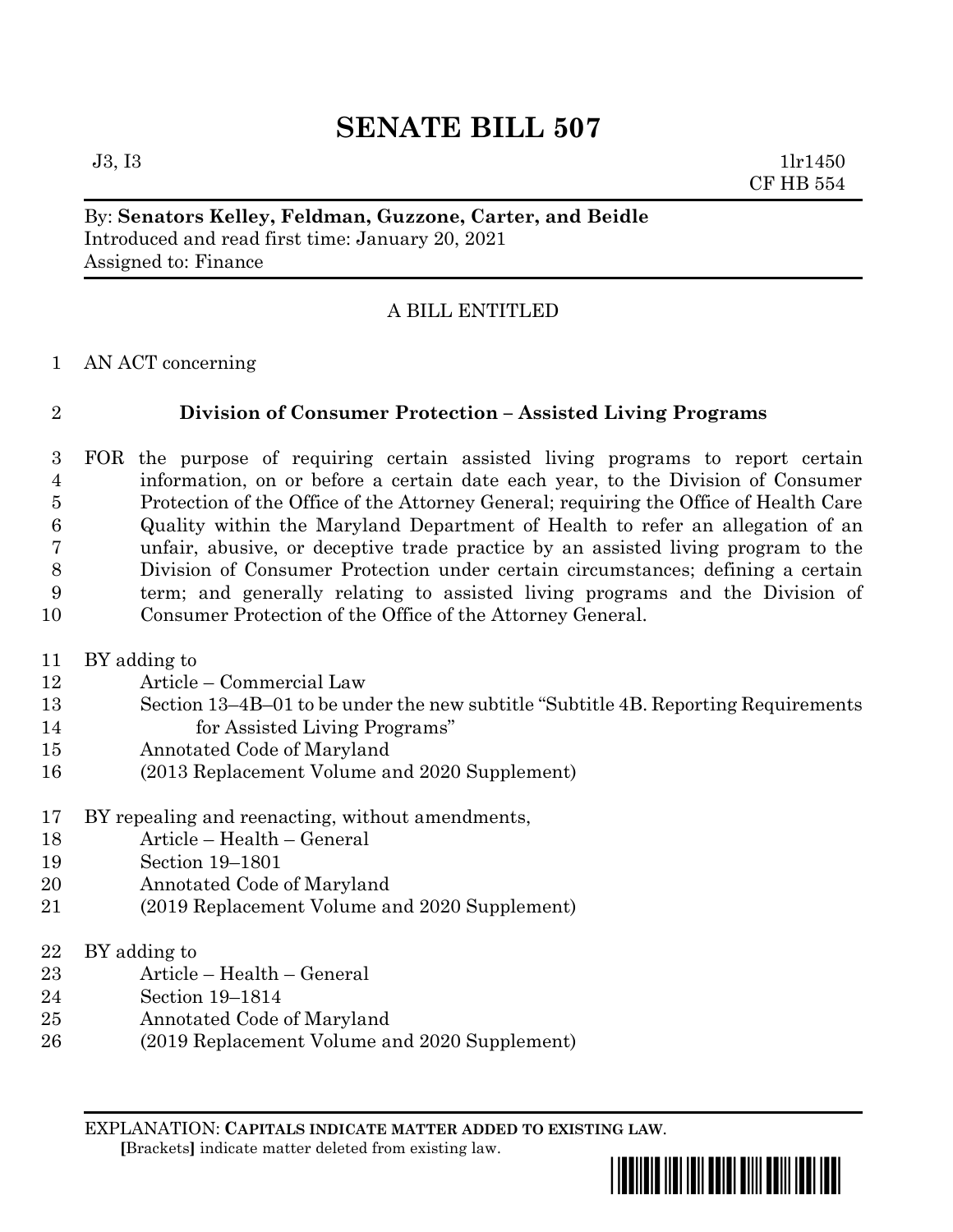|                                      | $\overline{2}$<br><b>SENATE BILL 507</b>                                                                                                                                                                                                                                                                                                                                                                                                                                                       |
|--------------------------------------|------------------------------------------------------------------------------------------------------------------------------------------------------------------------------------------------------------------------------------------------------------------------------------------------------------------------------------------------------------------------------------------------------------------------------------------------------------------------------------------------|
| $\mathbf 1$<br>$\overline{2}$        | SECTION 1. BE IT ENACTED BY THE GENERAL ASSEMBLY OF MARYLAND,<br>That the Laws of Maryland read as follows:                                                                                                                                                                                                                                                                                                                                                                                    |
| 3                                    | Article – Commercial Law                                                                                                                                                                                                                                                                                                                                                                                                                                                                       |
| $\overline{4}$                       | SUBTITLE 4B. REPORTING REQUIREMENTS FOR ASSISTED LIVING PROGRAMS.                                                                                                                                                                                                                                                                                                                                                                                                                              |
| 5                                    | $13 - 4B - 01.$                                                                                                                                                                                                                                                                                                                                                                                                                                                                                |
| 6<br>7                               | IN THIS SECTION, "ASSISTED LIVING PROGRAM" HAS THE MEANING<br>(A)<br>STATED IN § 19-1801 OF THE HEALTH - GENERAL ARTICLE.                                                                                                                                                                                                                                                                                                                                                                      |
| 8<br>9<br>10<br>11                   | ON OR BEFORE JUNE 1 EACH YEAR, EACH ASSISTED LIVING PROGRAM<br>(B)<br>THAT WAS APPOINTED AS A REPRESENTATIVE PAYEE FOR RESIDENTS OF THE<br>ASSISTED LIVING PROGRAM FACILITY AT ANY POINT DURING THE REPORTING<br>PERIOD SHALL REPORT TO THE DIVISION ON THE USE OF:                                                                                                                                                                                                                            |
| 12<br>13                             | SOCIAL SECURITY BENEFITS BY RESIDENTS OF THE ASSISTED<br>(1)<br>LIVING PROGRAM FACILITY DURING THE IMMEDIATELY PRECEDING YEAR; AND                                                                                                                                                                                                                                                                                                                                                             |
| 14<br>15<br>16<br>17                 | OTHER FEDERAL, STATE, OR LOCAL GOVERNMENT FUNDS BY<br>(2)<br>RESIDENTS OF<br>THE ASSISTED LIVING PROGRAM FACILITY DURING<br>THE<br>IMMEDIATELY PRECEDING YEAR THAT ARE ALLOCATED FOR THE PURPOSE OF<br>ASSISTING INDIVIDUALS WHO ARE AGED, DISABLED, OR BLIND.                                                                                                                                                                                                                                 |
| 18                                   | Article - Health - General                                                                                                                                                                                                                                                                                                                                                                                                                                                                     |
|                                      | 19 19 - 1801.                                                                                                                                                                                                                                                                                                                                                                                                                                                                                  |
| 20                                   | In this subtitle:                                                                                                                                                                                                                                                                                                                                                                                                                                                                              |
| 21<br>22<br>23<br>24<br>25<br>$26\,$ | "Assisted living program" means a residential or facility-based<br>(1)<br>program that provides housing and supportive services, supervision, personalized<br>assistance, health-related services, or a combination thereof that meets the needs of<br>individuals who are unable to perform or who need assistance in performing the activities<br>of daily living or instrumental activities of daily living in a way that promotes optimum<br>dignity and independence for the individuals. |
| $27\,$                               | "Assisted living program" does not include:<br>(2)                                                                                                                                                                                                                                                                                                                                                                                                                                             |
| 28                                   | A nursing home, as defined under $\S 19-1401$ of this title;<br>(i)                                                                                                                                                                                                                                                                                                                                                                                                                            |
| 29                                   | A State facility, as defined under $\S 10-101$ of this article;<br>(ii)                                                                                                                                                                                                                                                                                                                                                                                                                        |
| 30<br>31                             | A program licensed by the Department under Title 7 or Title 10<br>(iii)<br>of this article;                                                                                                                                                                                                                                                                                                                                                                                                    |